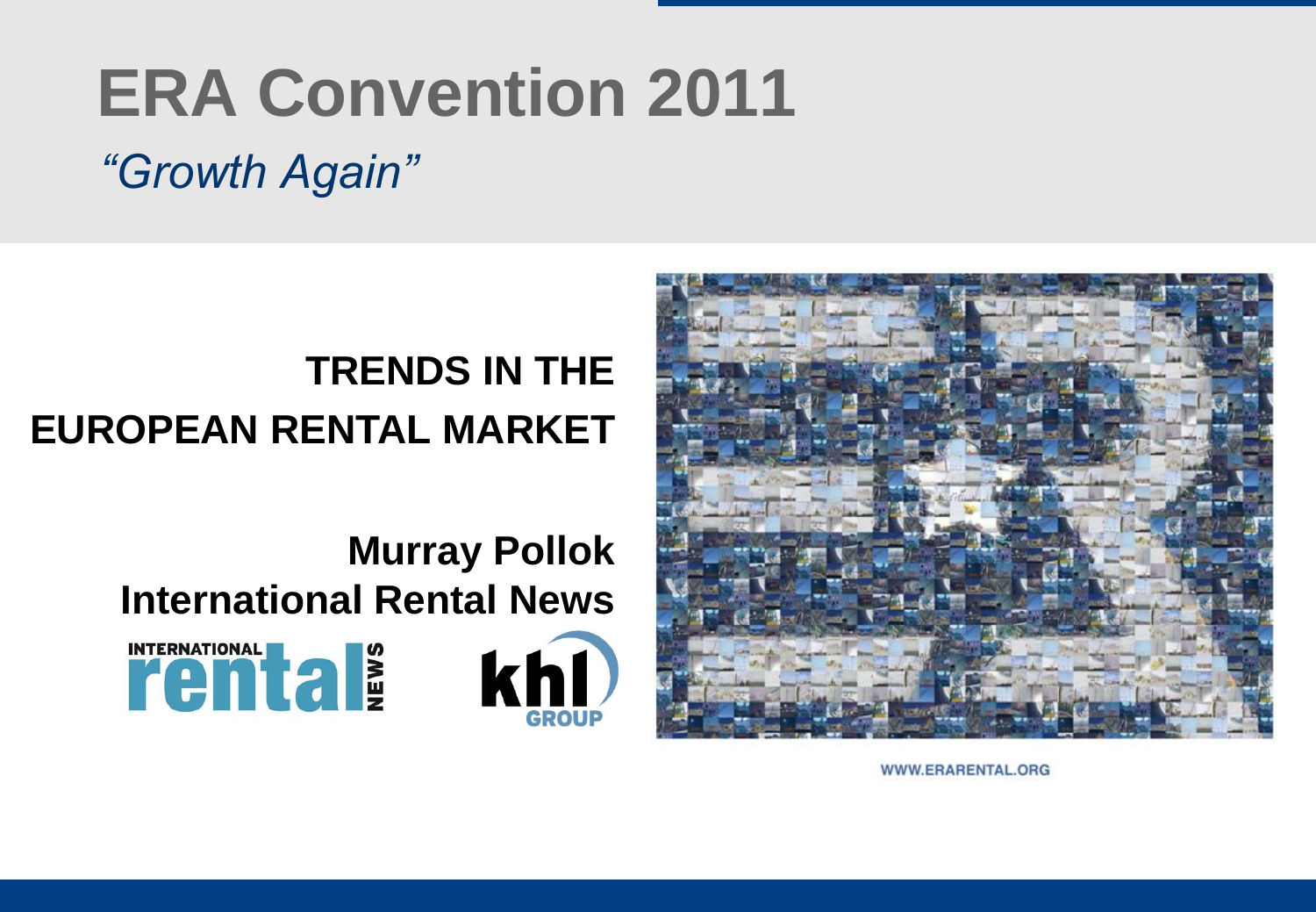

# **Introduction**

- □ Current market/forecasts
- □ Re-investment
- $\square$  Impact of last three years
- □ Strategies/Operating Models
- □ Important current trends
- $\Box$  Key questions for the future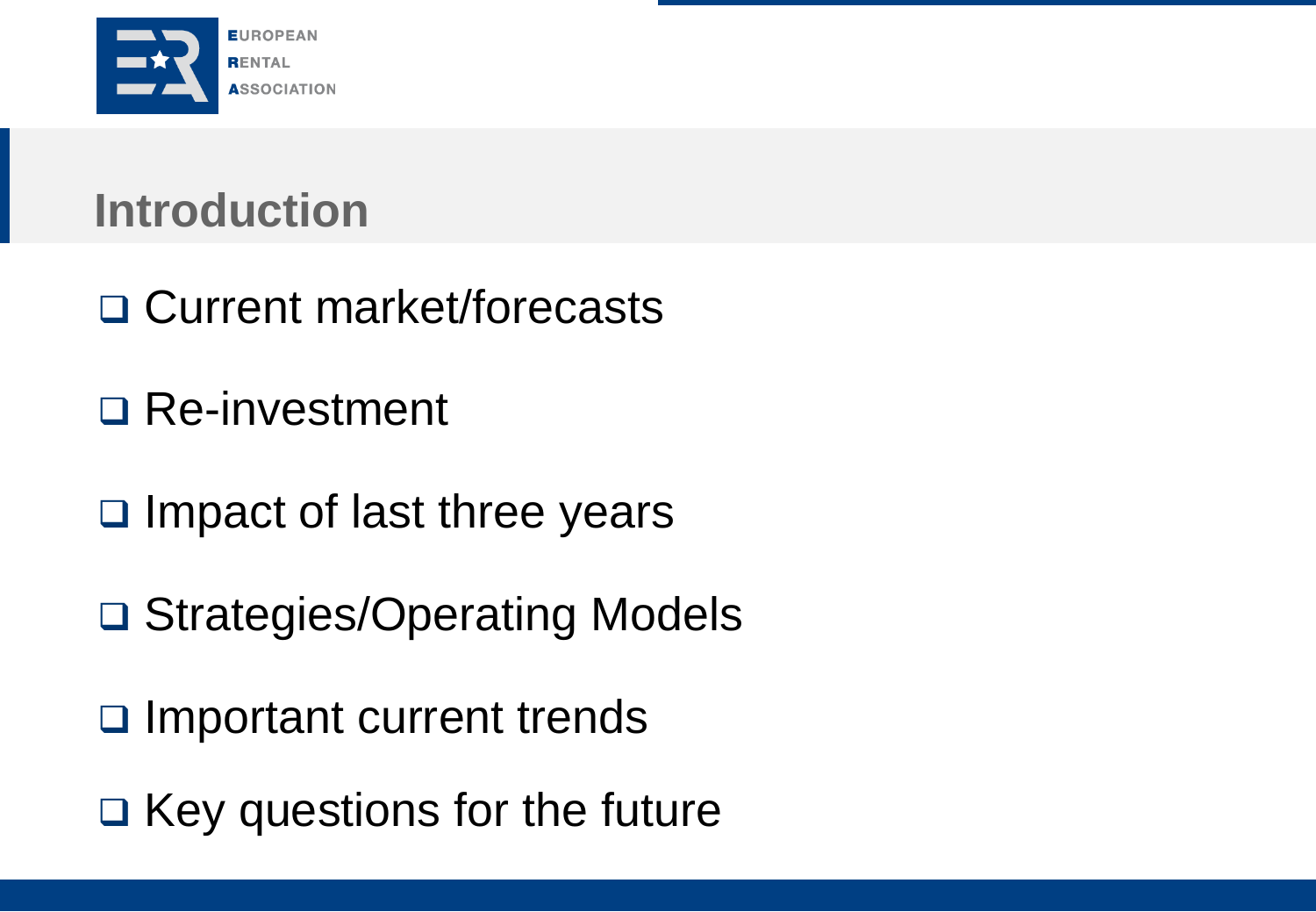

### **Return to growth (slowly)**

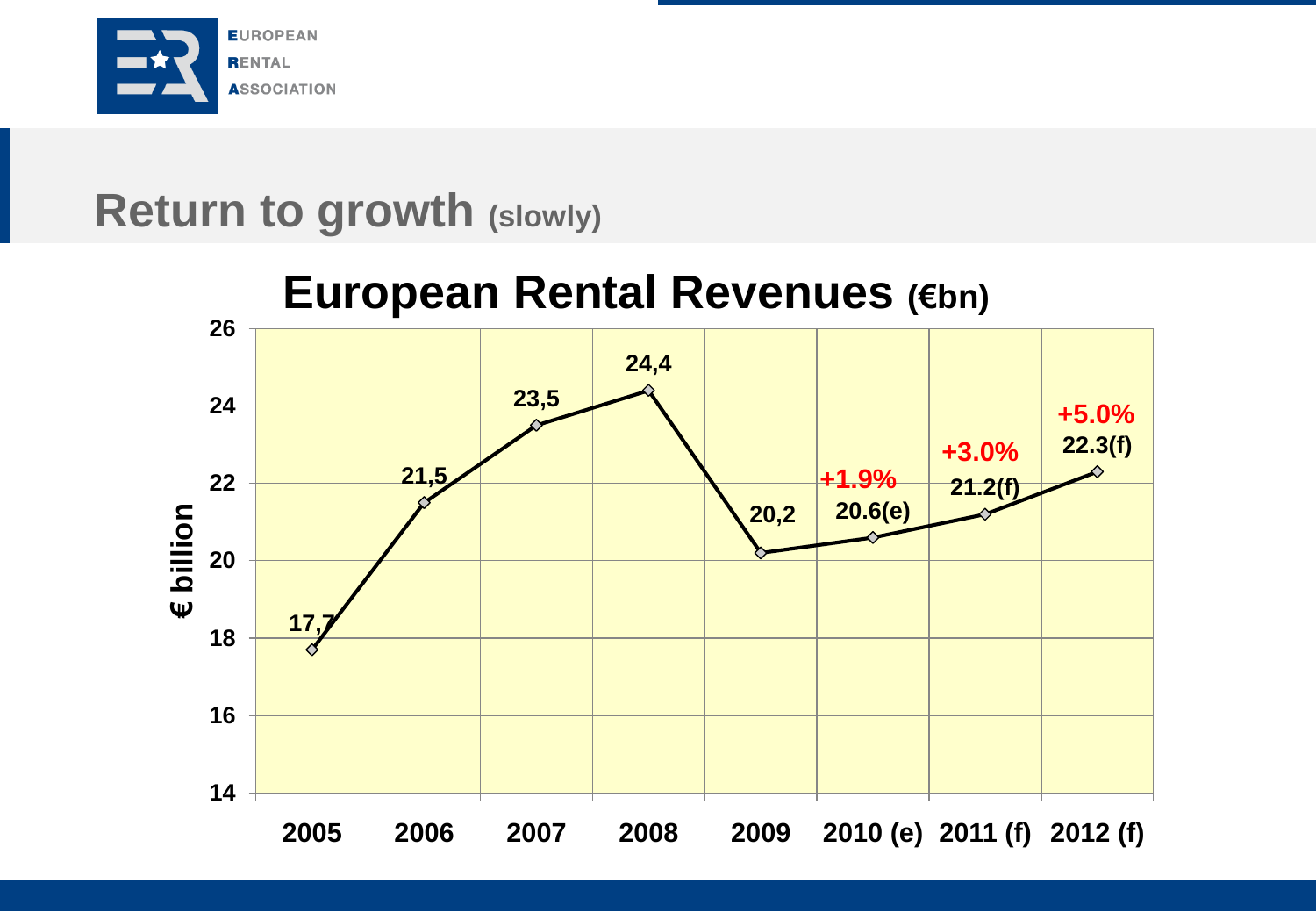

### **Return to growth (slowly)**

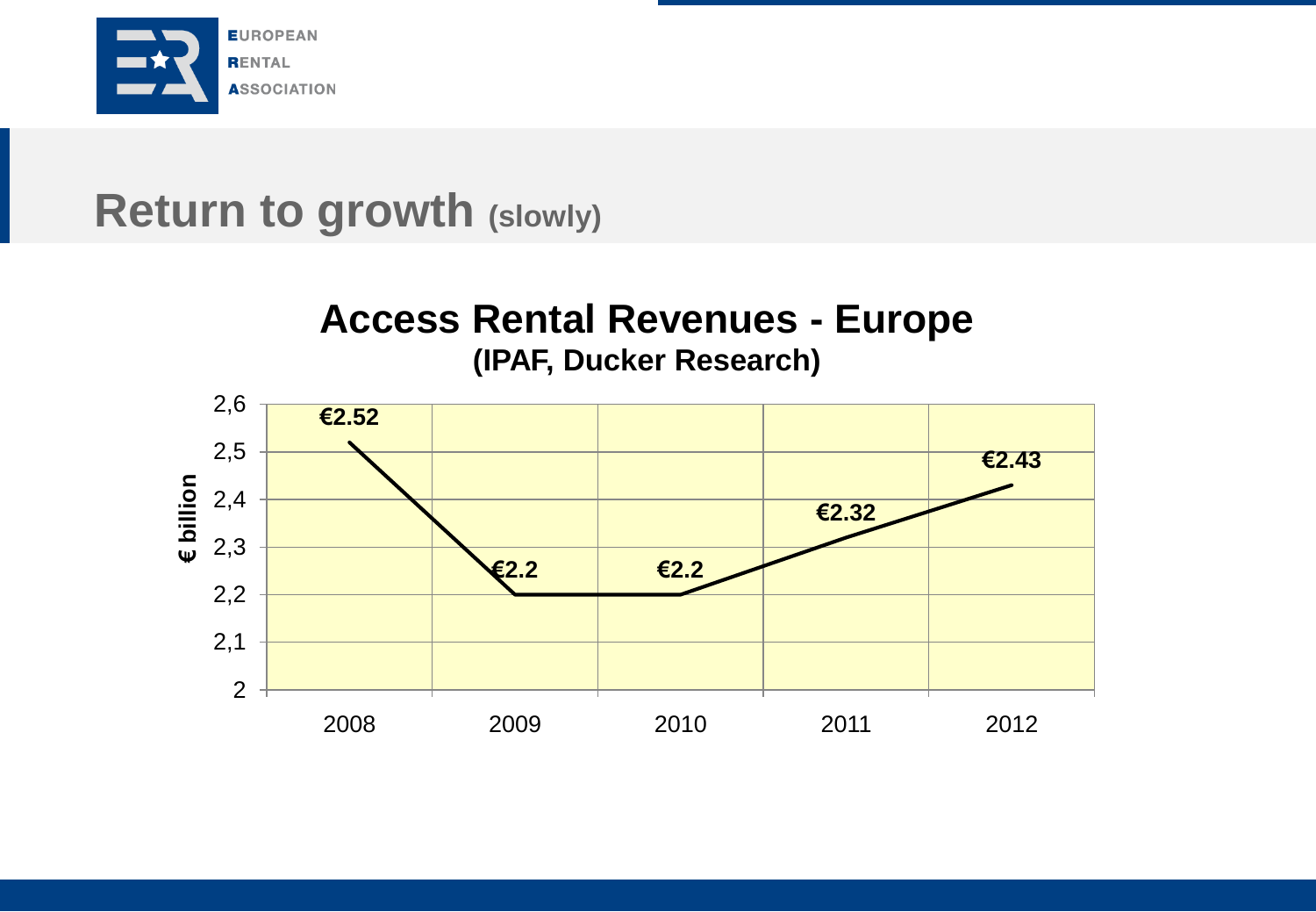

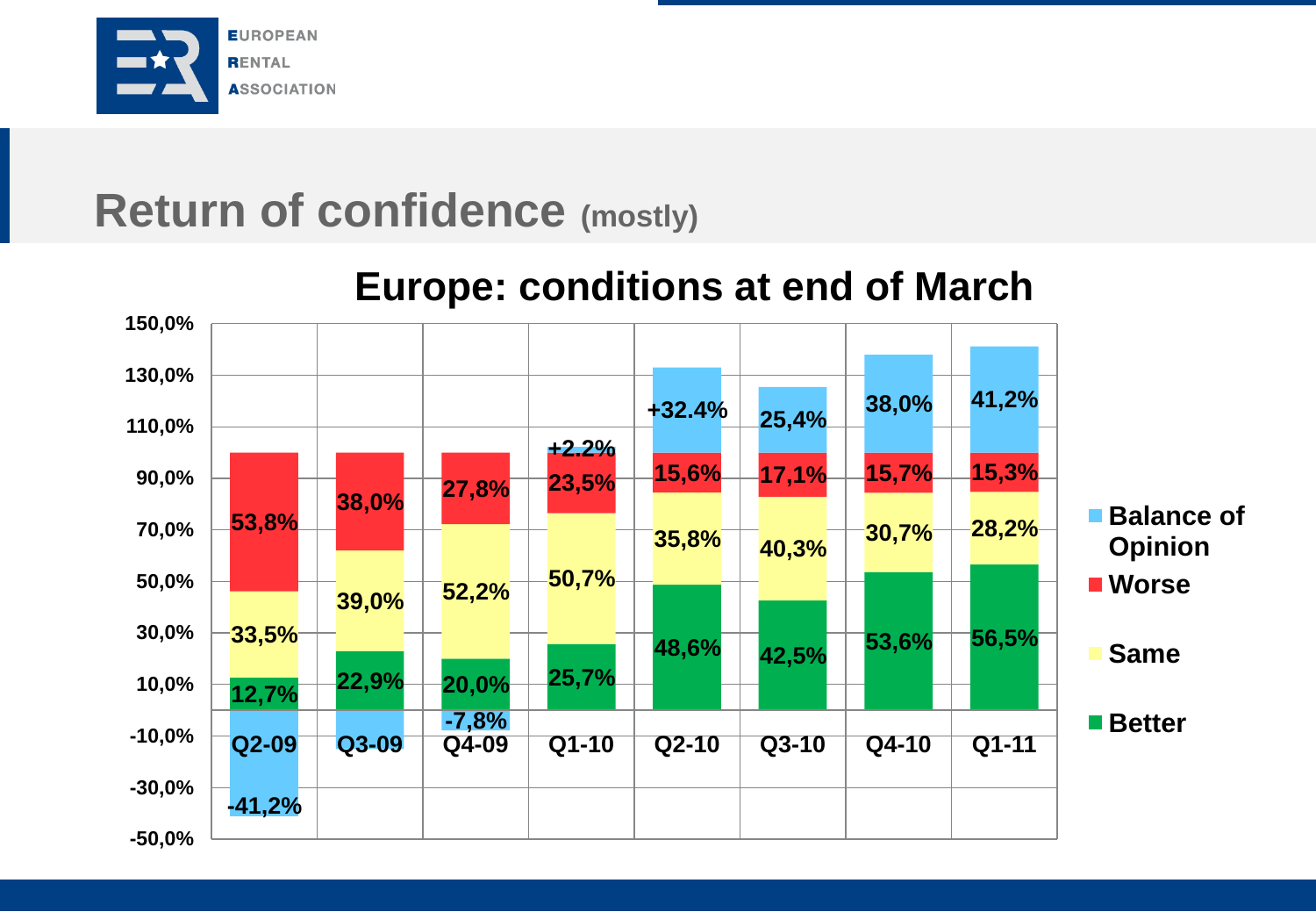

### **Europe: Time Utilisation Trend**

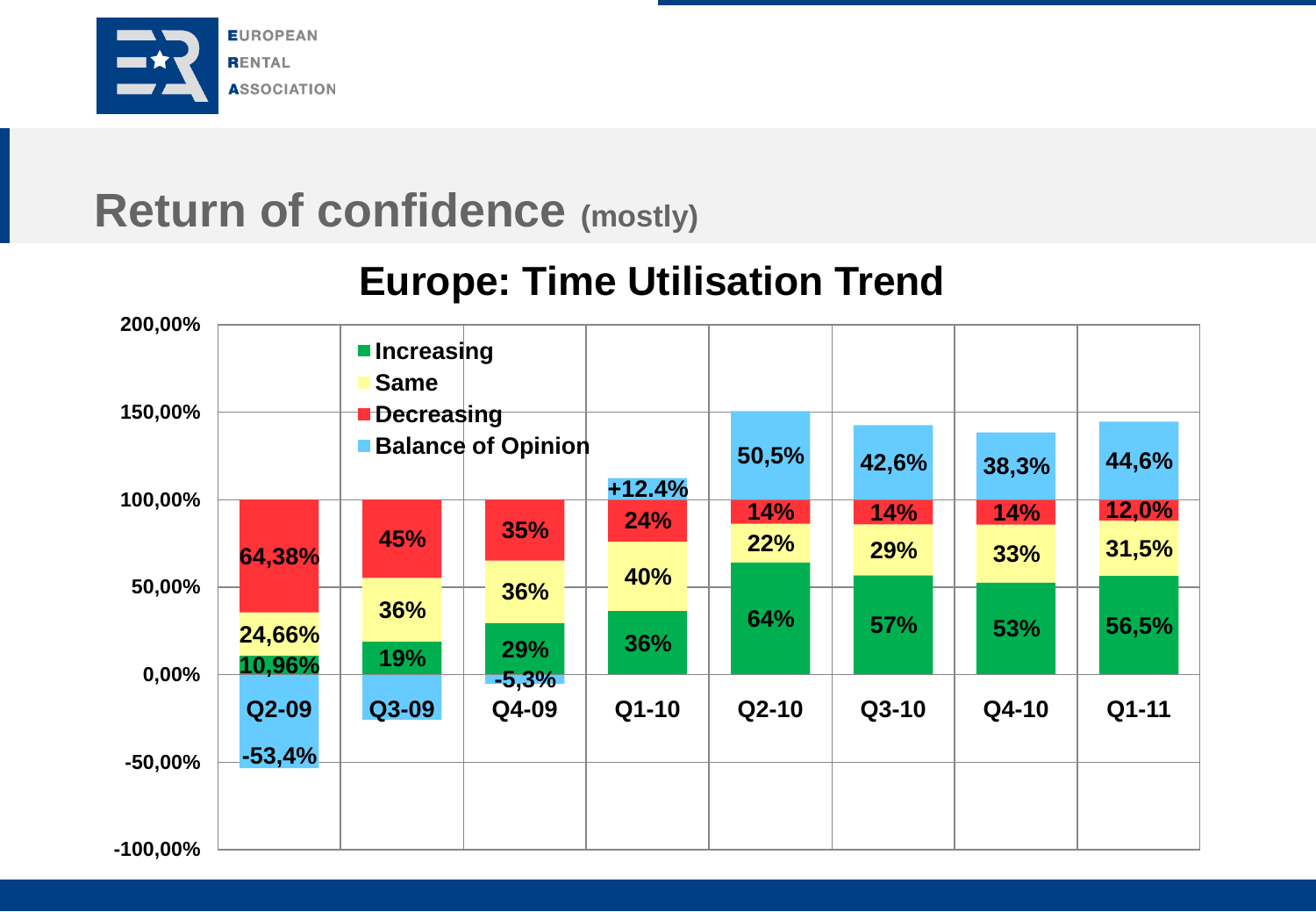

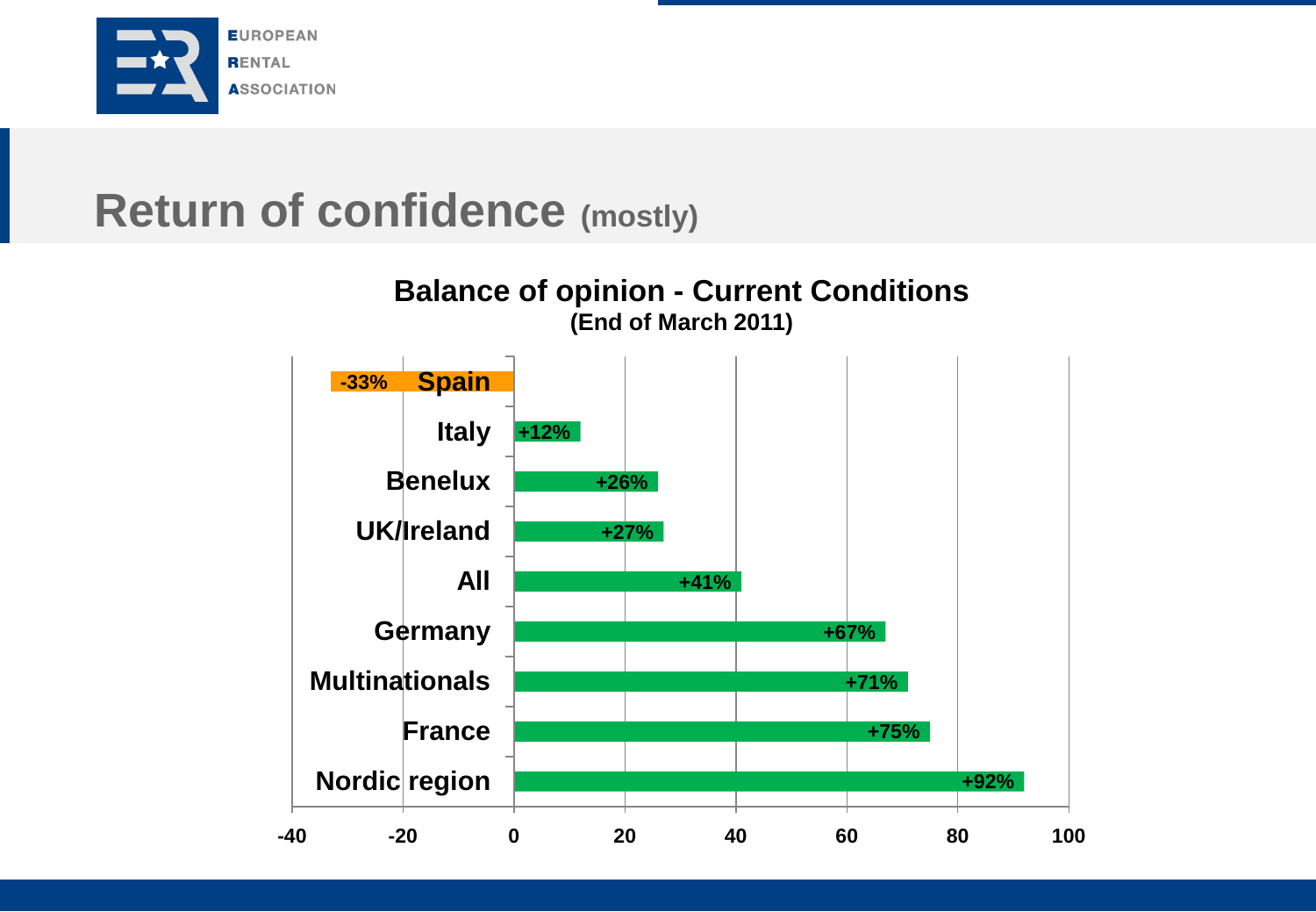

#### **PERCENTAGE REPORTING Q1 2011 GROWTH VS Q1 2010**

(previous quarter results in brackets)

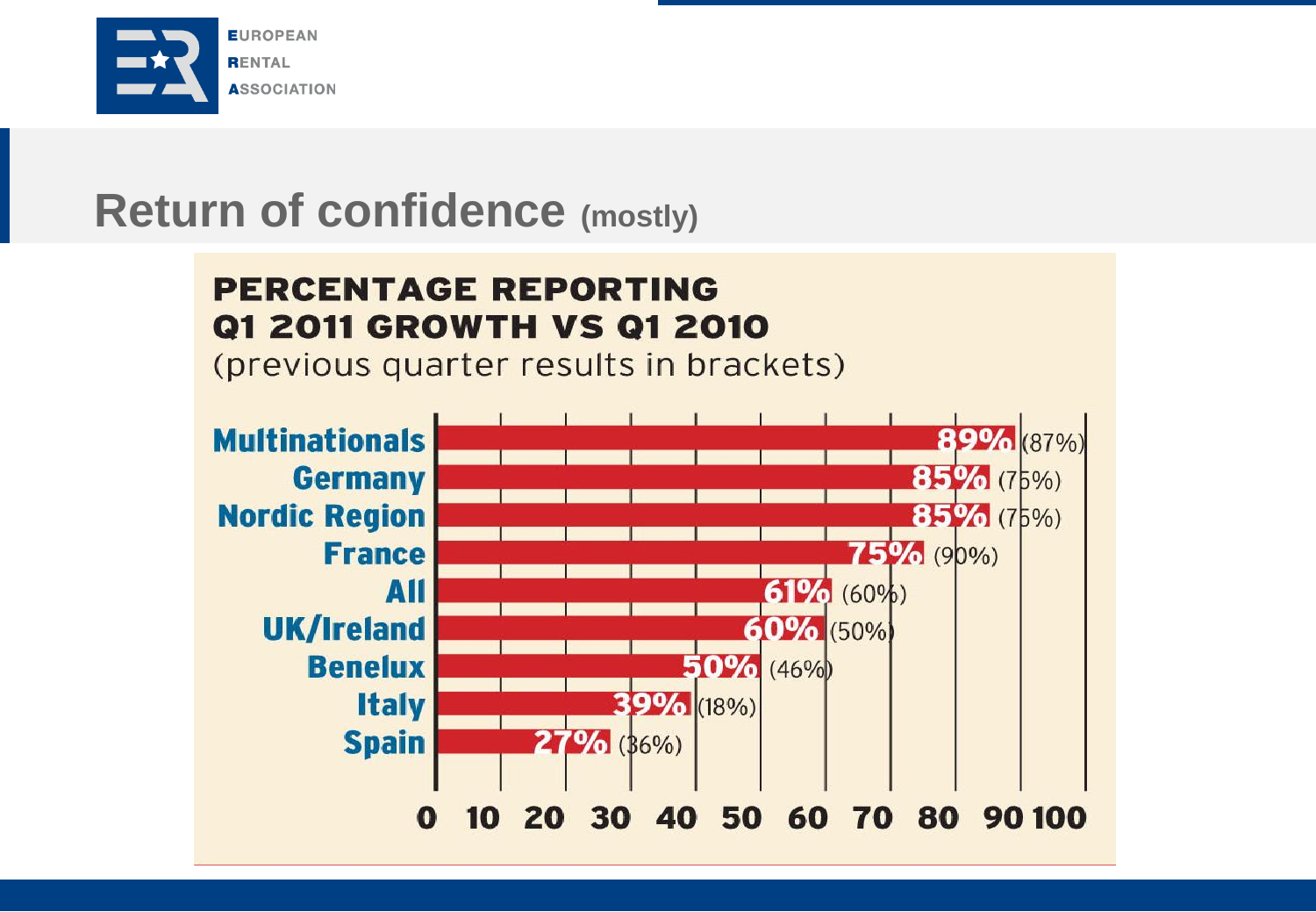

### **Return to Investment (gradually)**



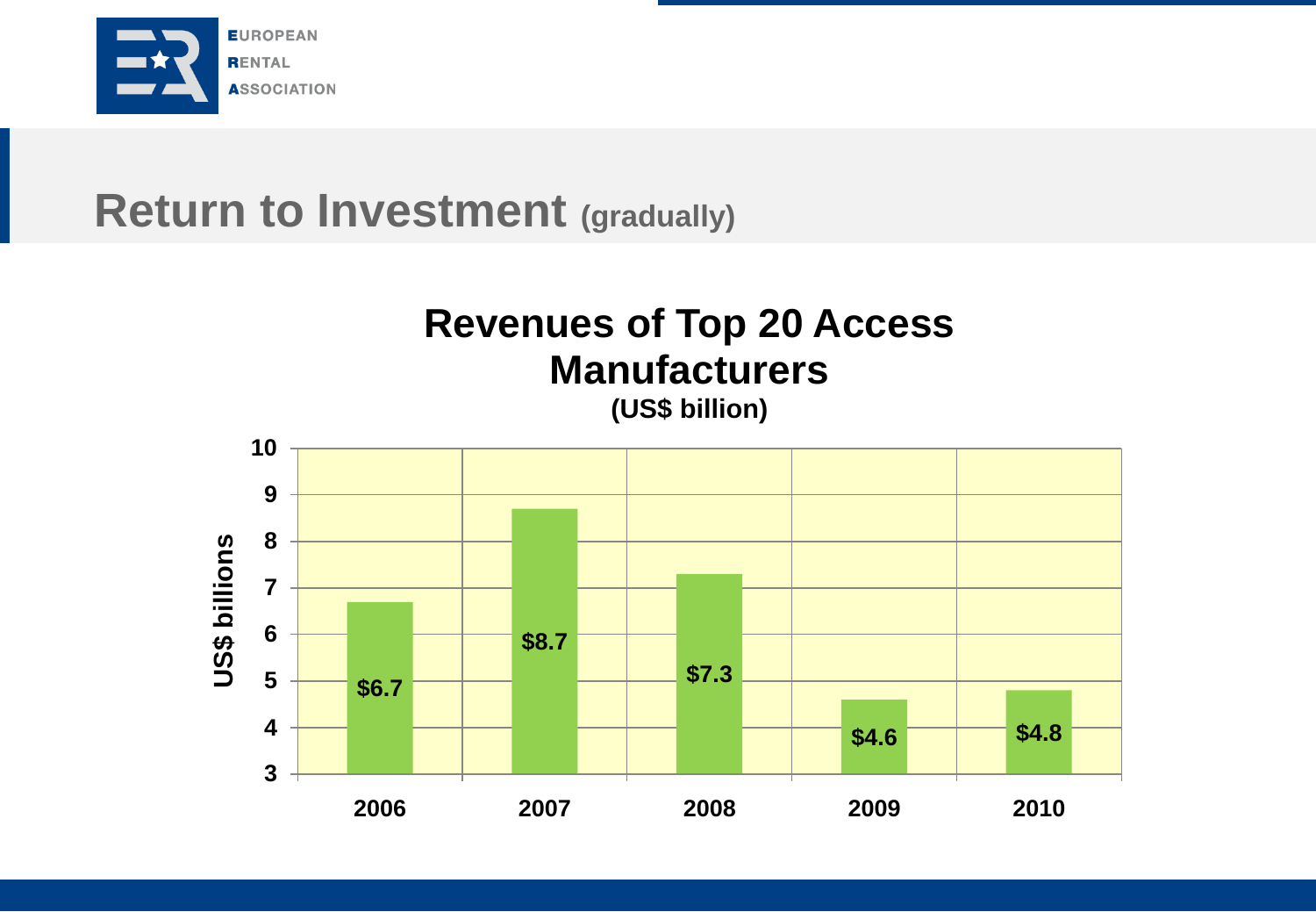

### **Return to Investment (gradually)**

• Increase in expenditure will be **modest** this year, and in some markets, like Spain and Ireland, also in 2012.

• Will accelerate from 2012 onwards. Eg. for aerial platforms, IPAF/Ducker forecast €290m capital expenditure in 2010 rising to €535m in 2012.

#### **PERCENTAGE INVESTING AT LEAST 25% MORE IN 2011 COMPARED TO 2010**

(previous quarter results in brackets)

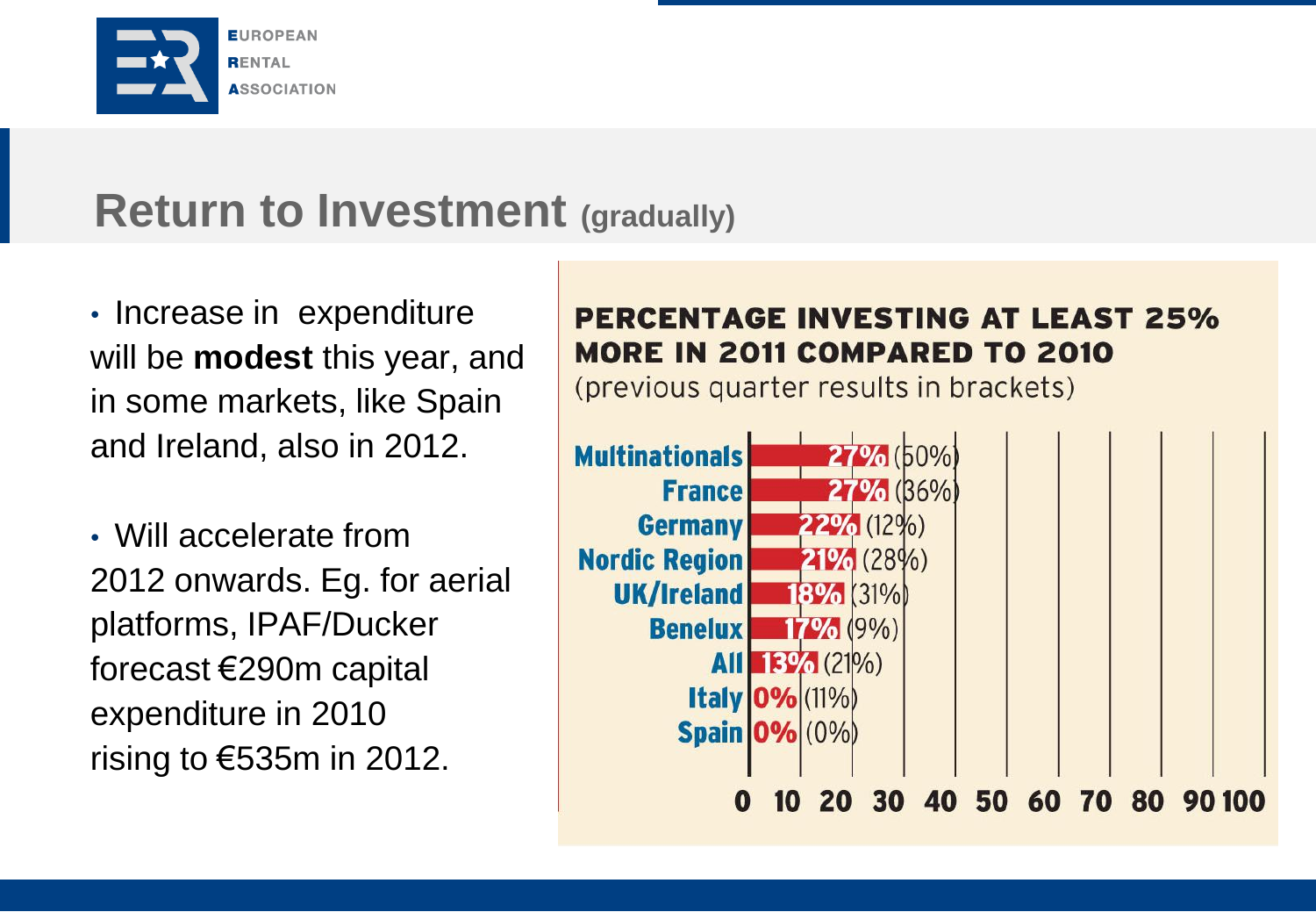

### **Return to investment (gradually)**

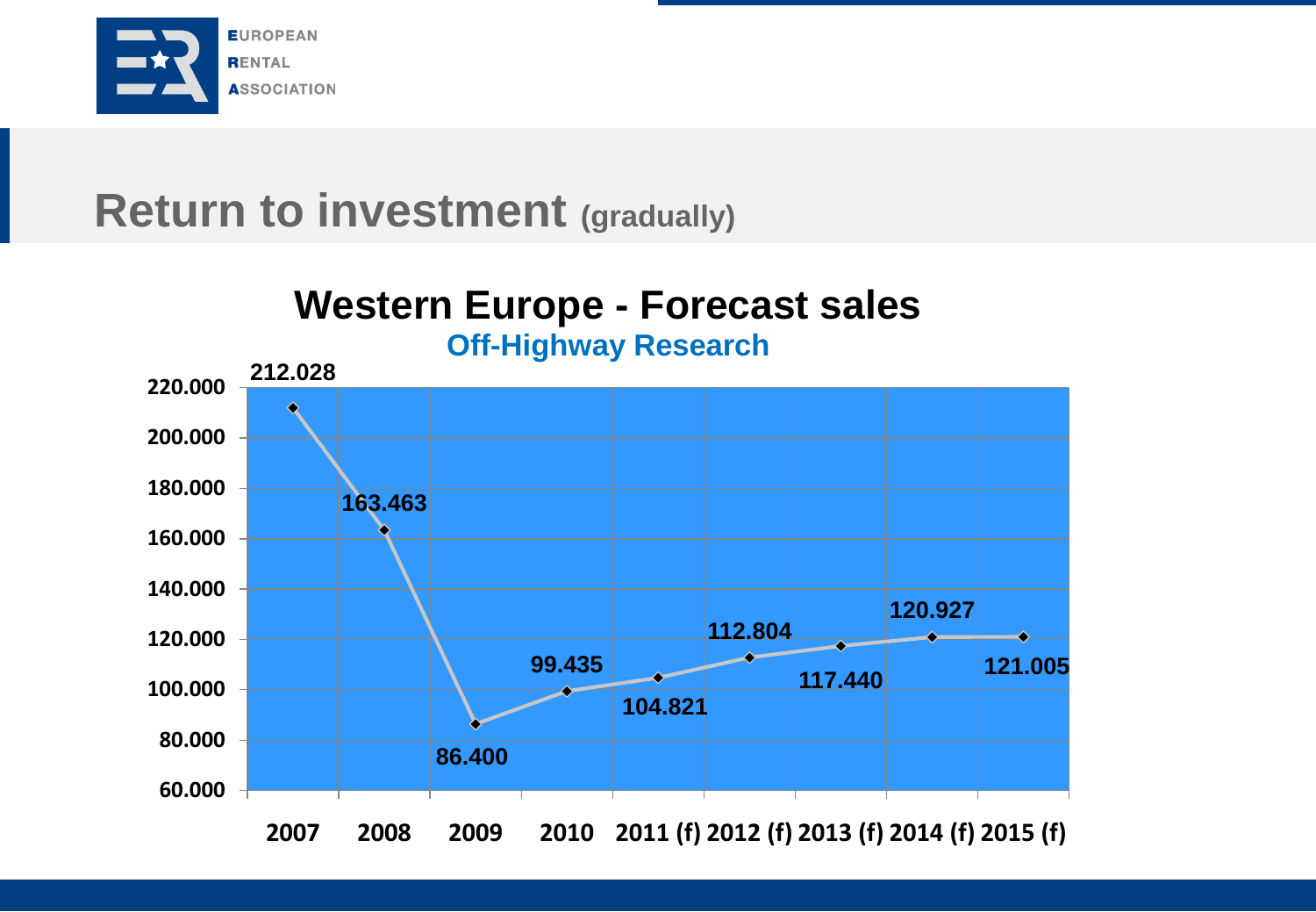

# **Activity forecasts**

#### 10% 8%  $\blacksquare$ 6% 4% 2% 0% -2% 2007 2008 2009 2010\* 2011\* 2012\* 2013\* -4% -6% -8% -10% ← Western Europe - Fastern Europe → Total

**Construction Forecasts - Euroconstruct**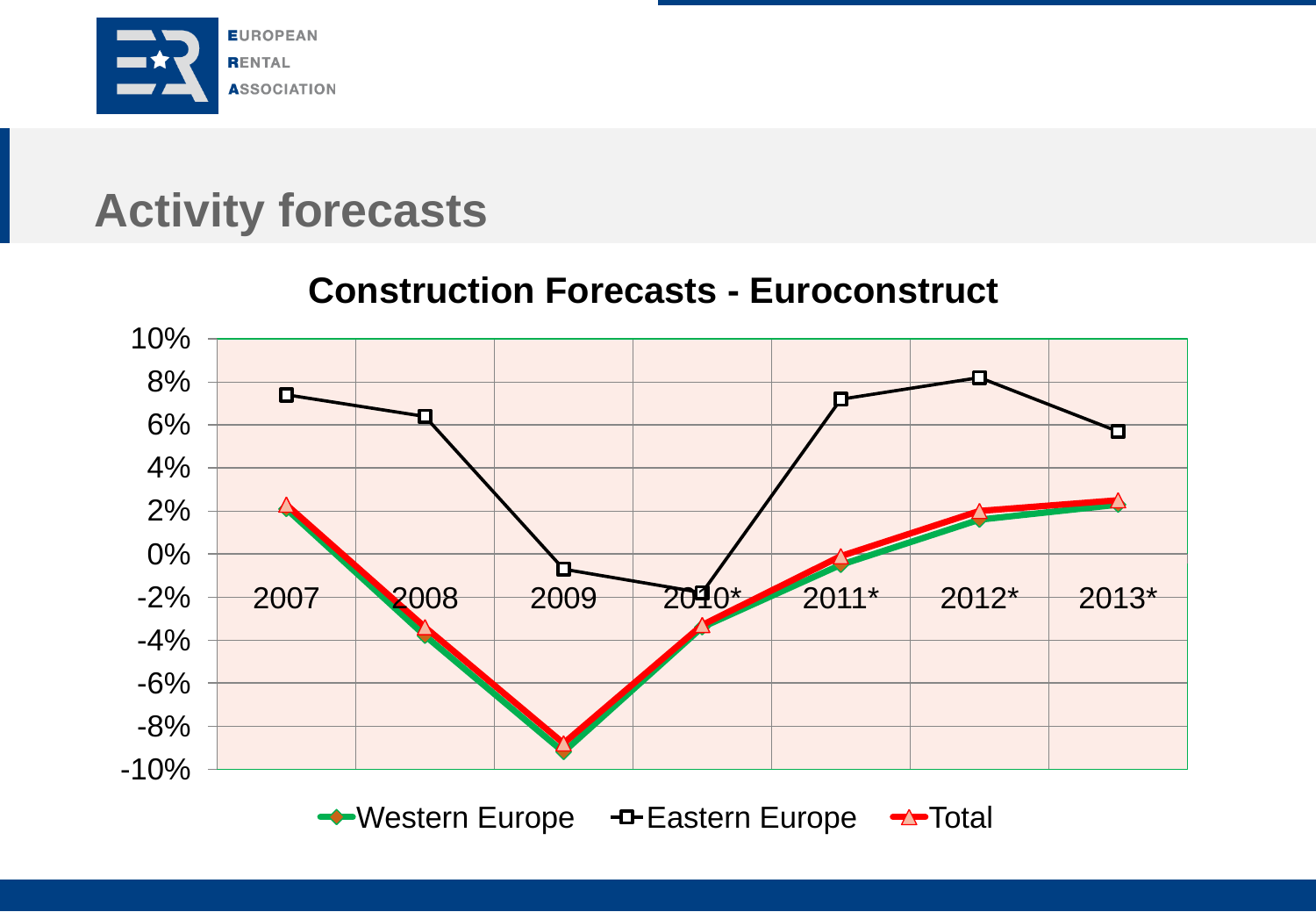

# **Impact of last three years?**

- Rapid restructuring
	- Just one casualty in last year's European top 50 (Fastline)
- Adoption of 'thrifty' rental model (will it last?)
	- A major challenge for the industry
- **Diversification** 
	- Non-construction (alliances, new product mix)
	- New markets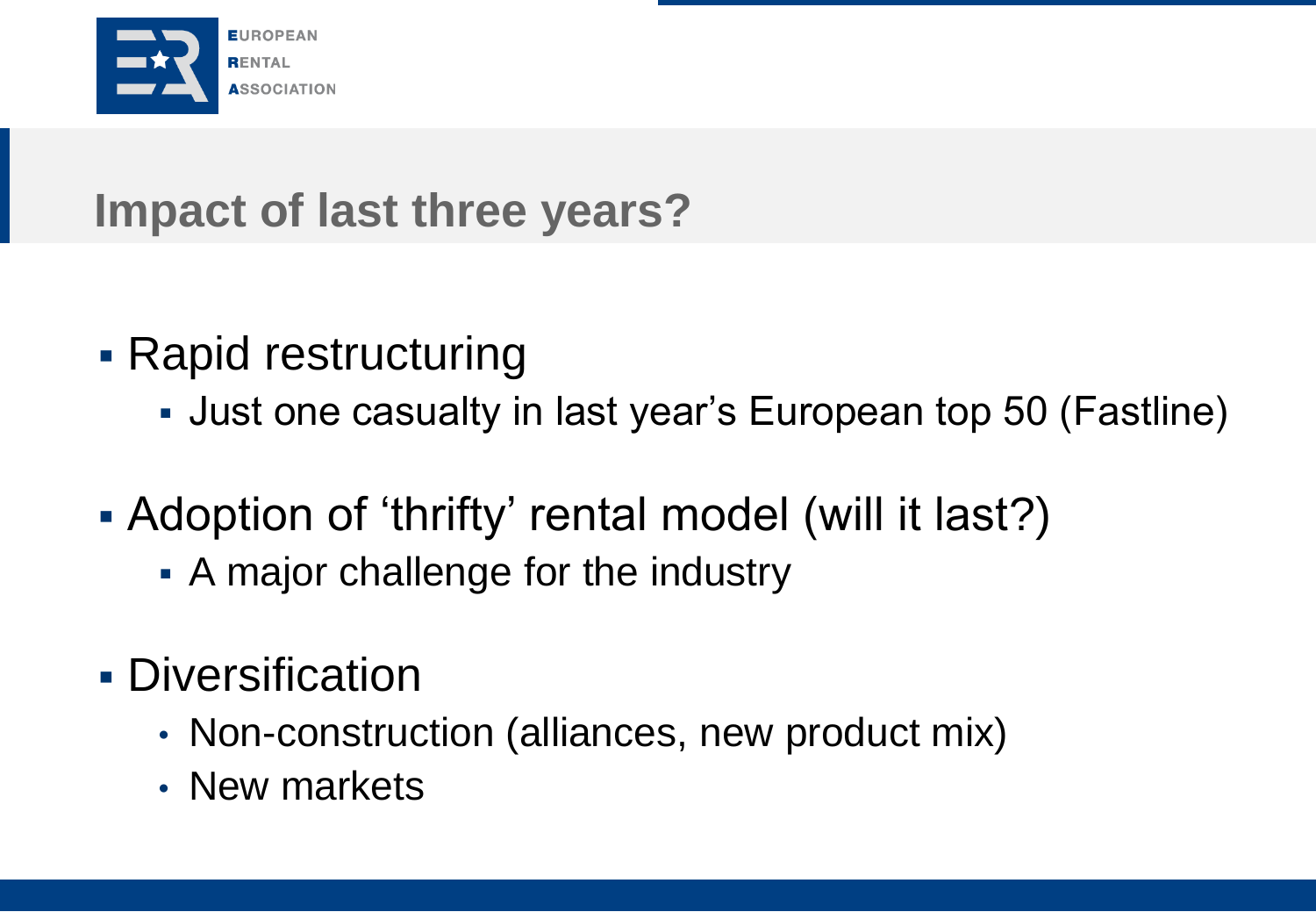

# **Impact of last three years?**

- **Increased focus on benefits of outsourcing** (especially when markets recover)
- Renters more creative in generating demand
- Forced re-think on core purpose (eg Cat Rental Stores, specialist divisions, etc)
- Concerns?
	- Older equipment/maintenance
	- Levels of service?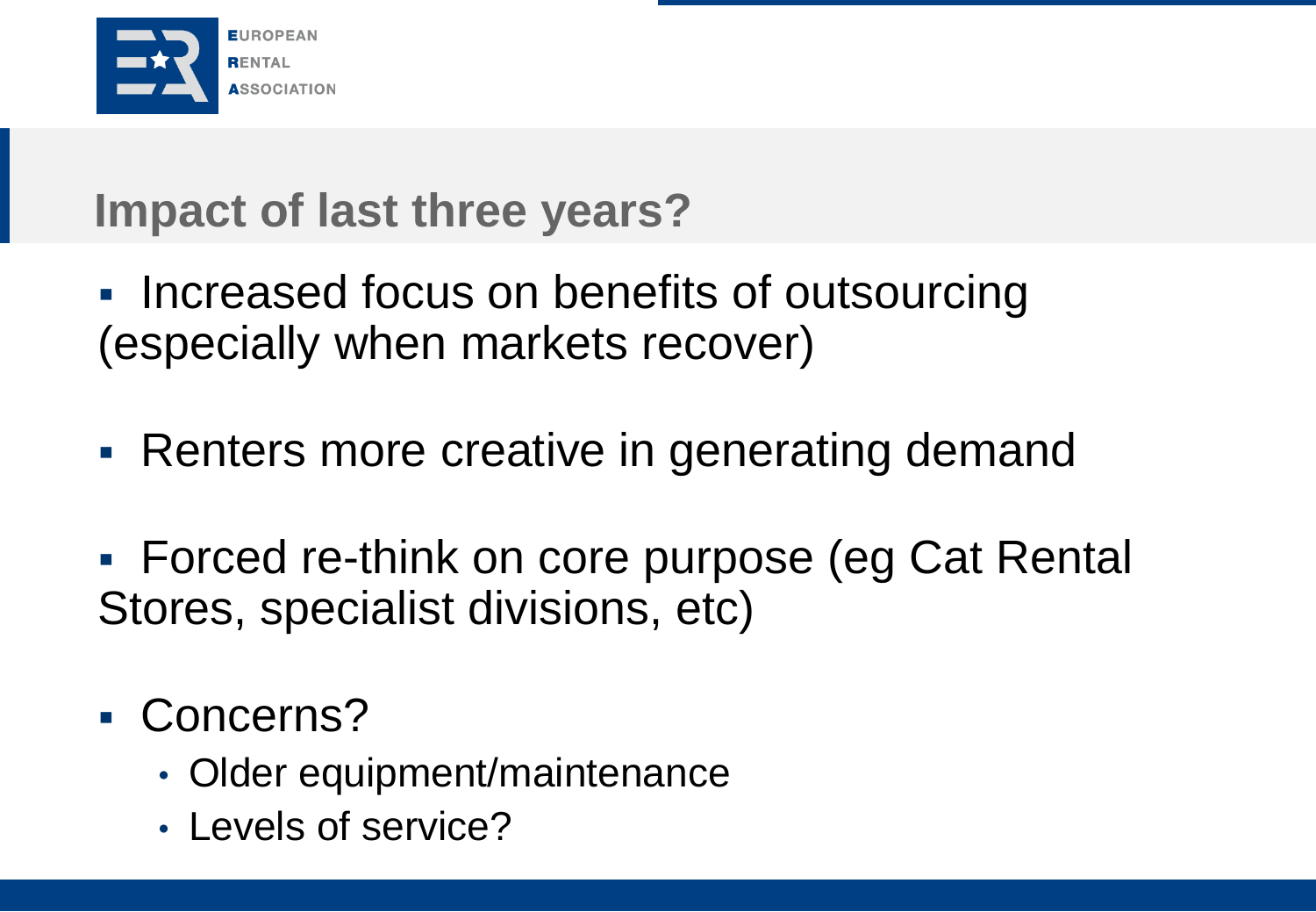

# **Strategy/Operating Models**

- Smaller or different depot networks (hub and spoke)
- Major accounts
	- increased focus on long term contracts
	- gives small/mid-sized companies more opportunities
- New contract arrangements
	- Relationships with 'ultimate' client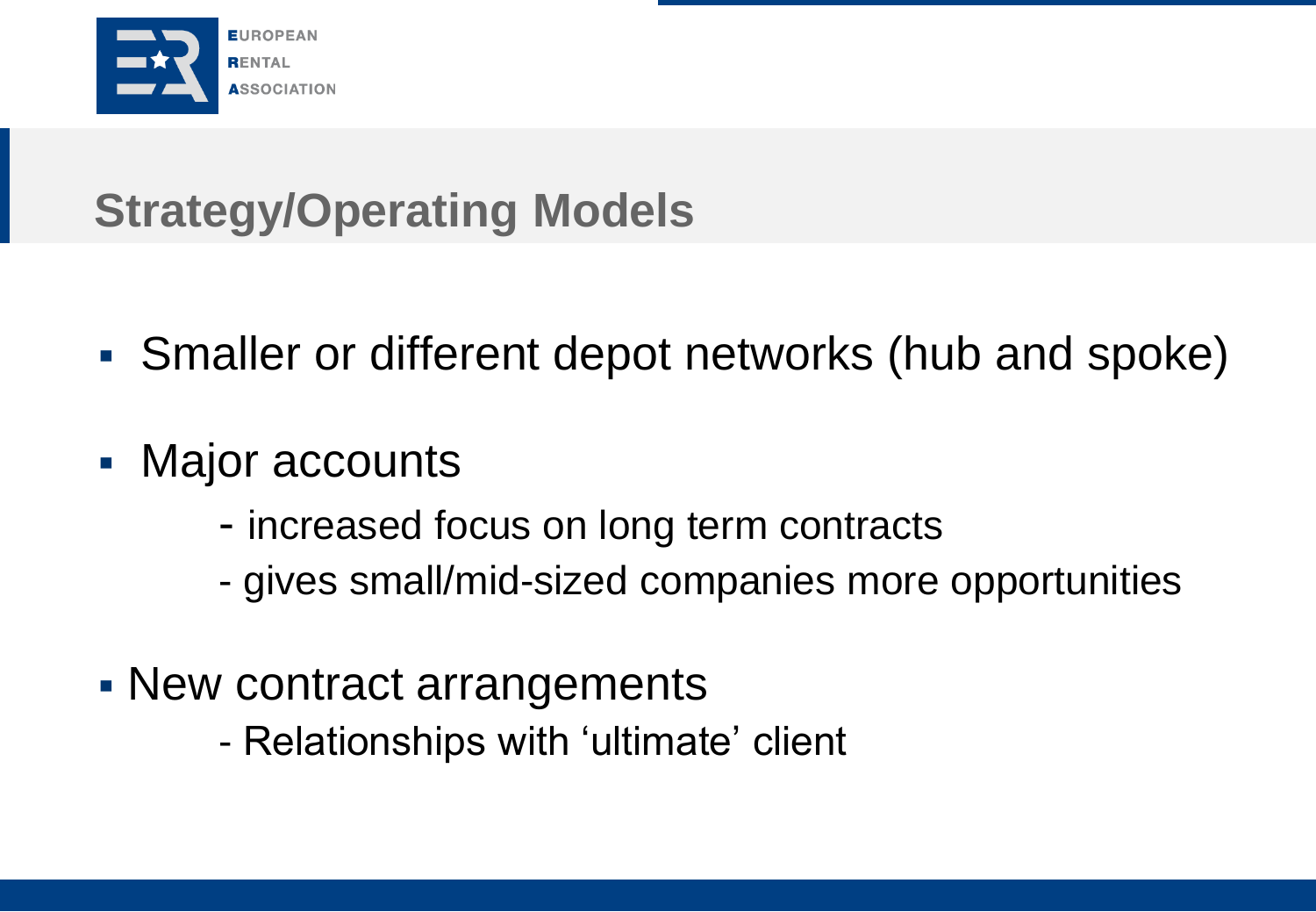

# **Strategy/Operating Models**

- Channels to market
	- online (European North/South divide)
	- 'white label'
	- DIY stores
- Low-cost start-ups (eg. using re-rentals)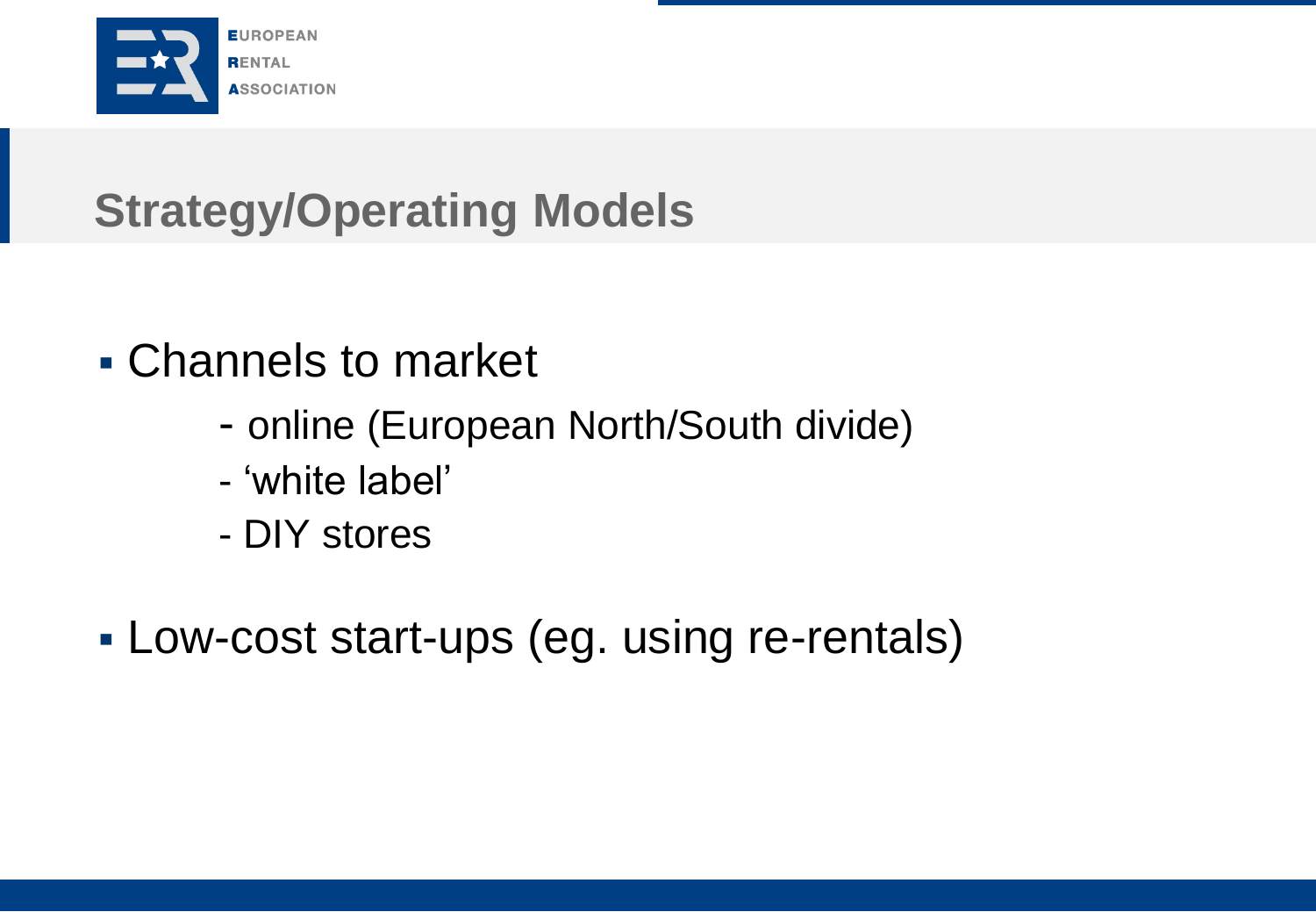

# **Important trends - Consolidation**

- Mergers and acquisitions starting again
	- specialists getting larger (power, accommodation, aerials)
	- generalists taking opportunities
	- large companies in mature markets seeking areas where growth is possible
- In the US, the generalists grew by acquiring specialists, particularly in aerials. Same in Europe?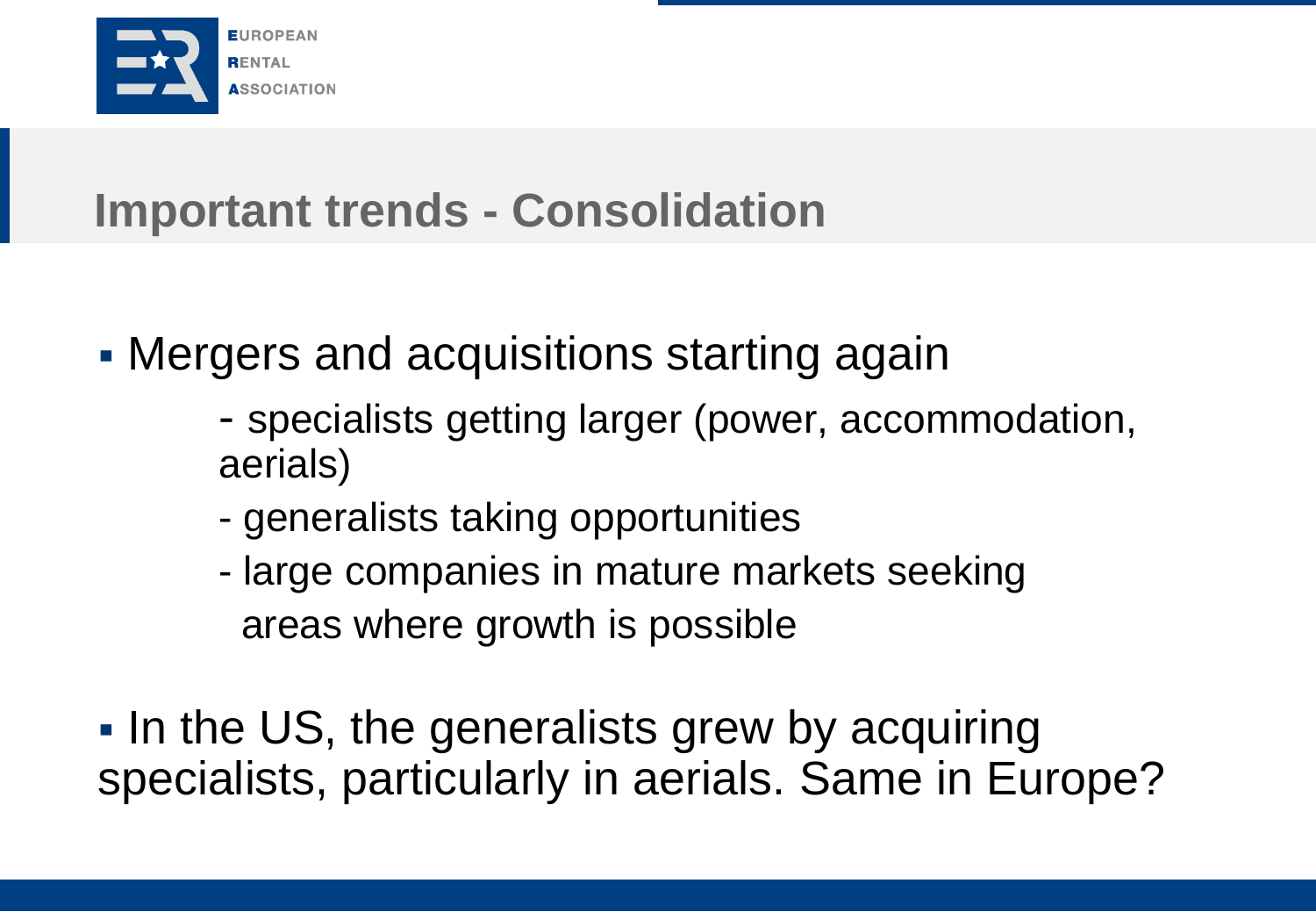

# **Important trends - Technology**

- **Transparency for customers**
- Pricing (pricing systems/use of smartphones)
- **Asset tracking/logistics**
- **Tracking KPIs on major contracts**
- Increasing efficiency/lower overheads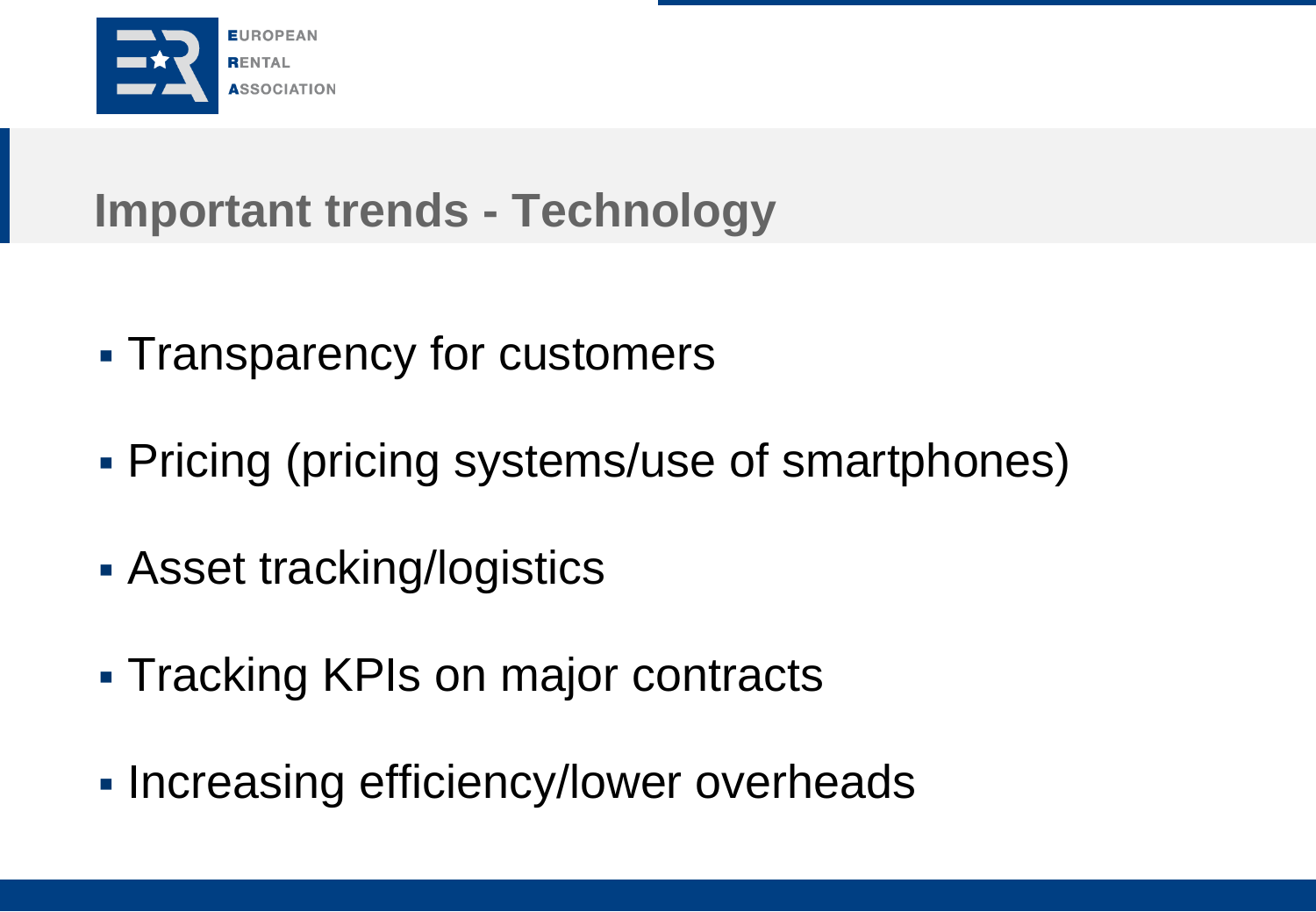

# **Important trends – Sustainability**

- Sustainability gaining importance
	- general trend (Michael Porter's 'shared value')
	- rental well placed to help clients meet objectives
	- cleaner, safer, more efficient equipment
	- consultancy services; making life easy for customers
- **ISO14001 certification: big companies want their suppliers to** have it.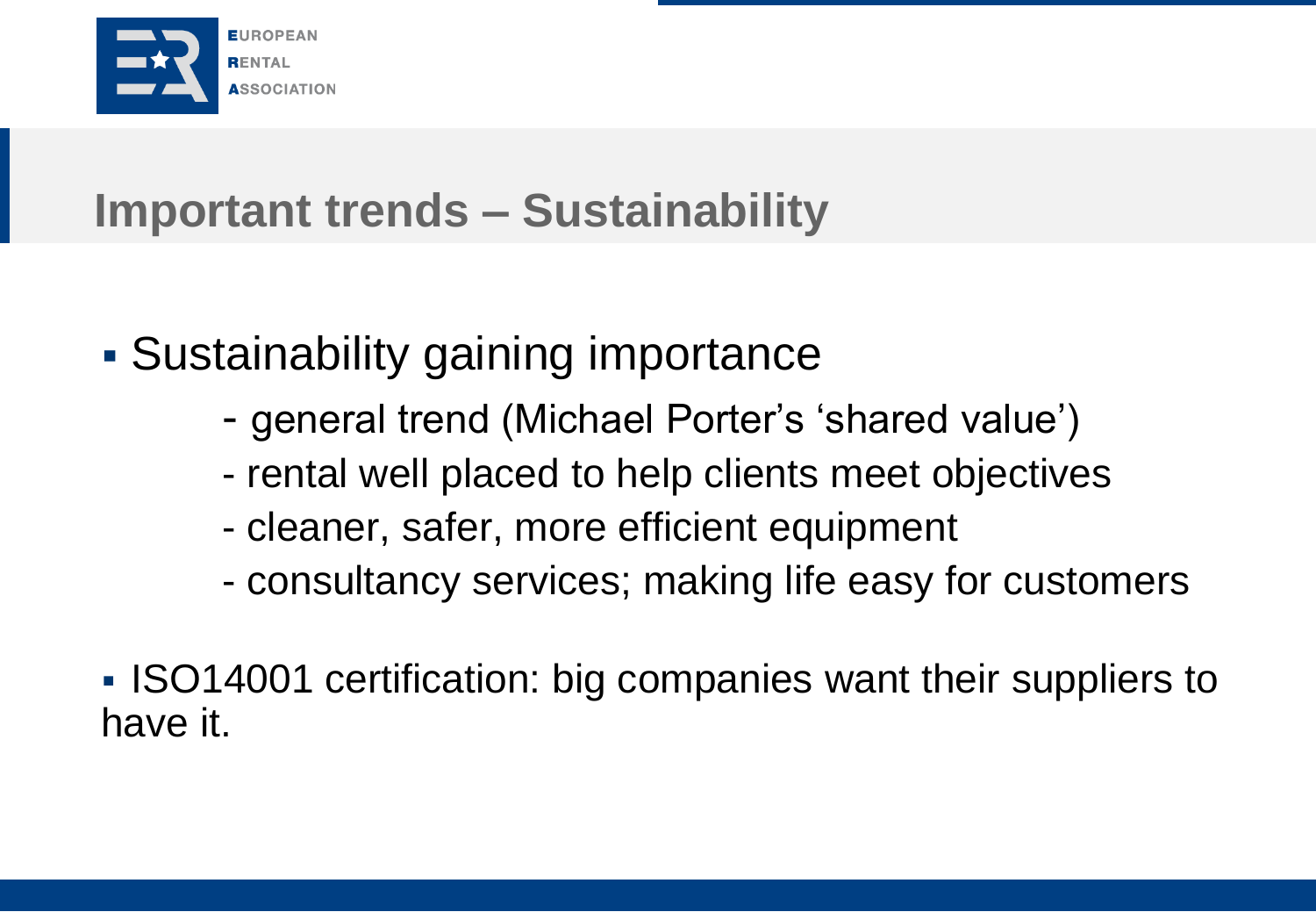

# **Questions for the future**

- Increases in rental penetration...
- Convergence of rental models in Europe? Likely.
- Aerial platform opportunity
- Survival of specialists?
	- US experience suggests many will be acquired…
- Eastern Europe
- Sustainability: plays into hands of rental sector